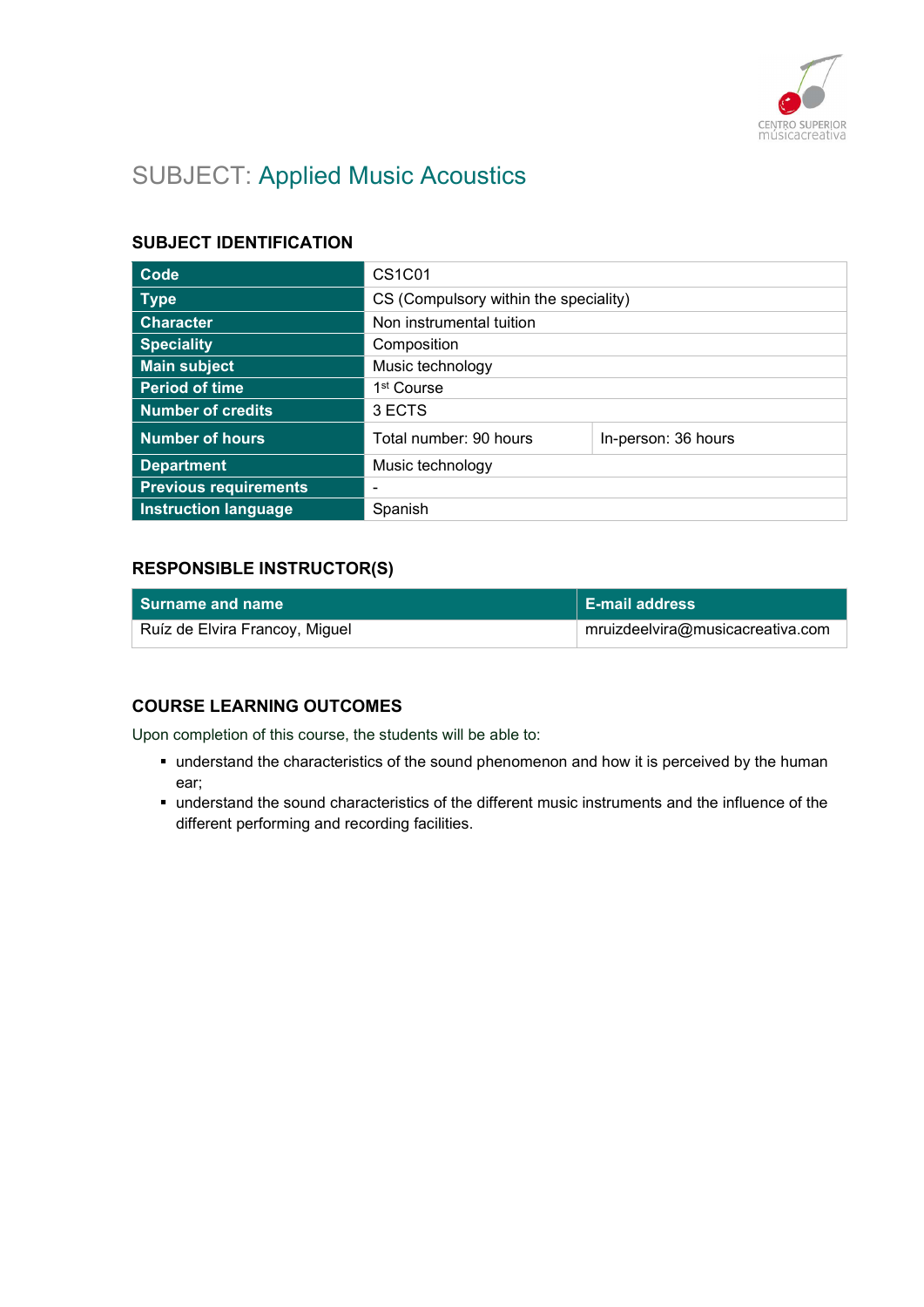

# COURSE CONTENTS

| <b>Thematic Block</b>                                     | <b>Theme/ Repertoire</b>                                                                                                                                                                                                                                                                                                                                                                                                                                                                                                                                                                                |
|-----------------------------------------------------------|---------------------------------------------------------------------------------------------------------------------------------------------------------------------------------------------------------------------------------------------------------------------------------------------------------------------------------------------------------------------------------------------------------------------------------------------------------------------------------------------------------------------------------------------------------------------------------------------------------|
| 1. Physic-Acoustics<br>phenomena                          | Physics of sound<br>٠<br><b>Transversal waves</b><br>٠<br>Fundamental parameters. Frequency, amplitude, timbre.<br>Size of sound waves. Waves length.<br>Simple vibratory movement and complex vibratory<br>٠<br>movement. Fourier.<br>Harmonics. Natural series. Natural intervals and equal<br>٠<br>temperament. Unit cent.<br>Wavy phenomena.<br>٠<br>Sound propagation. Speed and size.<br>$\blacksquare$<br>Reflexion, refraction and diffraction.<br>٠<br>Interaction among sound waves. Phase. Consonance and<br>$\blacksquare$<br>dissonancy. Mix of waves.<br>Stationary waves, resonance<br>٠ |
| 2. Venues acoustics                                       | Direct and reflected sound<br>٠<br>Own Modes<br>٠<br>Absorption and reflection.<br>٠<br>Reverberation and echo. Reverberation times. Calculation<br>$\blacksquare$<br>Sound measures<br>$\blacksquare$<br>Reconditioning vs acoustic isolation                                                                                                                                                                                                                                                                                                                                                          |
| 3. Psychoacoustic                                         | Earing and perception<br>٠<br>Intensity, decibels. Fletcher and Munson isophonic curves<br>٠<br>Sound directionality. Precedence effect. Haas<br>٠<br>Sound localization. Azimuth<br>٠<br>Absent fundamental<br>Combination of tones<br>Amplitude, frequency and timbre surrounding<br>٠<br>Application of the psychoacoustics in the computing treat of<br>٠<br>sound<br>Spectral analysis. Membrane basilar<br>٠<br>Equalization<br>$\blacksquare$<br>Practical applications of psychoacoustic in digital audio<br>treatment                                                                          |
| 4. Instruments acoustics                                  | Classifying criteria. Hornbostel-Sachs<br>String, wind and percussion instruments.<br>٠<br>Bowed and plucked string instruments<br>Wood and metal wind.<br>Percussion.<br>III. Artificial generation of sound. Electric instruments.<br>٠                                                                                                                                                                                                                                                                                                                                                               |
| 5. Apps for acoustics<br>recording and audio<br>treatment | Analogue and digital recording<br>٠<br>Conversion<br>٠<br>Microphone settings and positioning<br>٠<br>Techniques for stereo recording<br>٠<br>Recording and sound mix practices<br>٠<br>Basic fundamentals for equalizations and dynamics<br>٠<br>treatment                                                                                                                                                                                                                                                                                                                                             |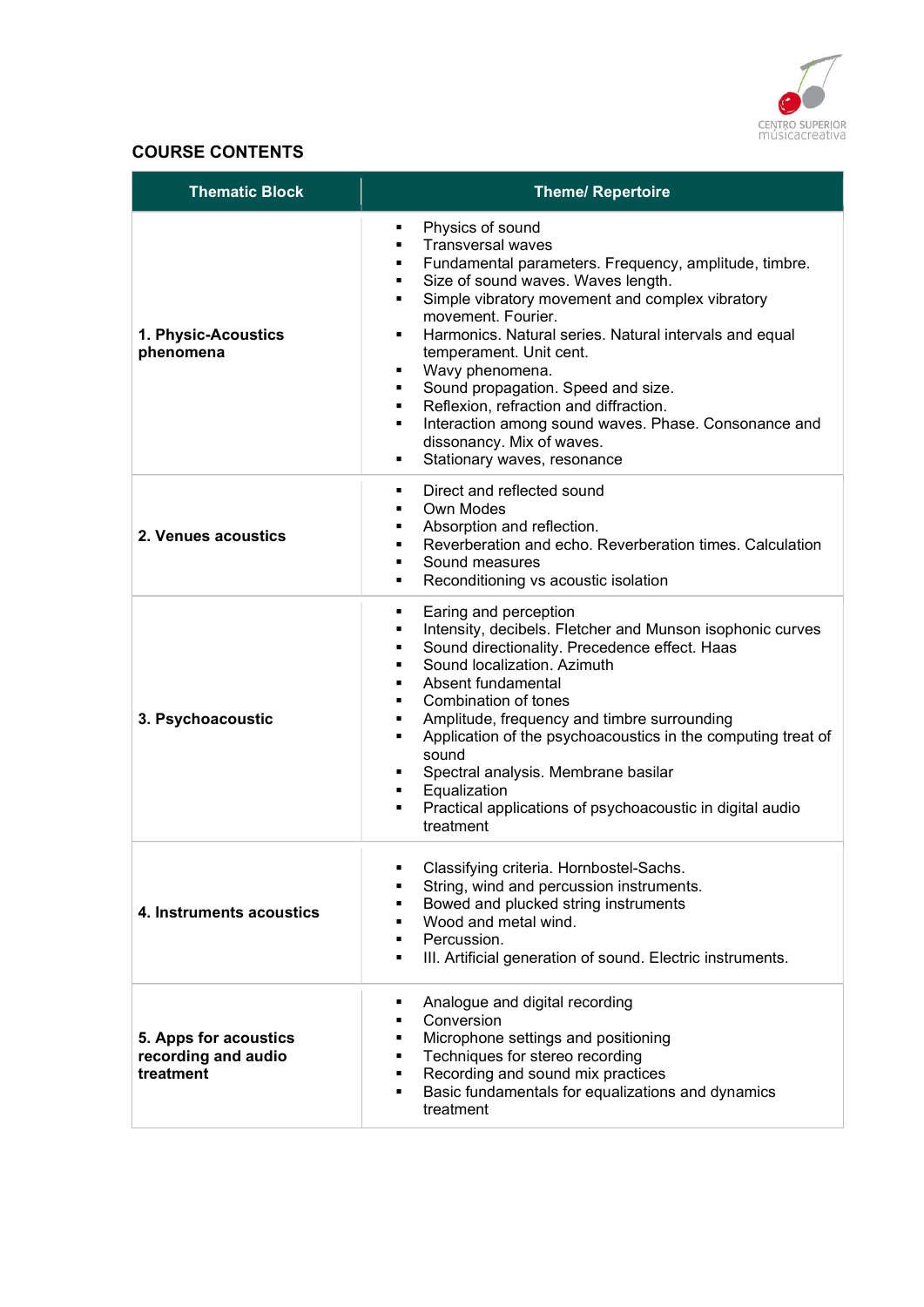

### STUDENT´S STUDY HOURS PLANNING

| <b>Activity type</b>                                           | <b>Total hours</b> |
|----------------------------------------------------------------|--------------------|
| <b>Theoretic activities</b>                                    | 16 hours           |
| <b>Practice activities</b>                                     | 16 hours           |
| Other mandatory training activities (seminars, workshops etc.) | 2 hours            |
| <b>Test taking</b>                                             | 4 hours            |
| <b>Student self-study hours</b>                                | 42 hours           |
| <b>Practice preparation</b>                                    | 10 hours           |
| <b>Total studying hours</b>                                    | $36+54 = 90$ hours |

# **METHODOLOGY**

| <b>Theoretical activities</b>                                                | Subjects exposition and research in class                                                                |
|------------------------------------------------------------------------------|----------------------------------------------------------------------------------------------------------|
| <b>Practical activities</b>                                                  | Practical work with software and plugins applications for audio-digital<br>treatment.                    |
| <b>Other training mandatory</b><br>activities (workshops,<br>seminars, etc.) | Meet the Artists (MTA) sessions, concerts, Tech&Play and other<br>relevant events linked to the subject. |

# ASSESSMENT TOOLS

| <b>Theoretical activities</b>                                                   | Oral explanations in-class supported by the materials available.<br>Depending on the contents covered, the students will receive different<br>materials produced by the teacher (graphics, tips, etc.) and will be able<br>to take notes at all times.                                                                                                                                                                                                                                                                                                                                                                                                                                                                                                                                                                                                                                         |
|---------------------------------------------------------------------------------|------------------------------------------------------------------------------------------------------------------------------------------------------------------------------------------------------------------------------------------------------------------------------------------------------------------------------------------------------------------------------------------------------------------------------------------------------------------------------------------------------------------------------------------------------------------------------------------------------------------------------------------------------------------------------------------------------------------------------------------------------------------------------------------------------------------------------------------------------------------------------------------------|
| <b>Practical activities</b>                                                     | The student must continuously exemplify what has been explained in<br>class on the computer in order to stimulate an active and creative<br>learning and to discover the different concepts exposed by the teacher.<br>The student must complete exercises related to the themes covered<br>each day, choosing when necessary the most adequate methods to<br>address the exercise and the objectives involved. The exercises will<br>mainly be composed of transcriptions of diverse music scores<br>containing the elements and concepts covered in class. There will be<br>two types of exercises: the first one will take place during the class,<br>immediately after the corresponding explanation (in order to confirm<br>that the student has understood and has acquired the main know-how)<br>and a second one to be done as homework, in order to reassure the<br>learning process. |
| <b>Other educational mandatory</b><br>activities (workshops,<br>seminars, etc.) | The students must actively participate in the different relevant events<br>as considered by the instructor or by the degree coordinators (Meet<br>the Artists (MTA) sessions, concerts, Tech&Play and other relevant<br>events linked to the subject).                                                                                                                                                                                                                                                                                                                                                                                                                                                                                                                                                                                                                                         |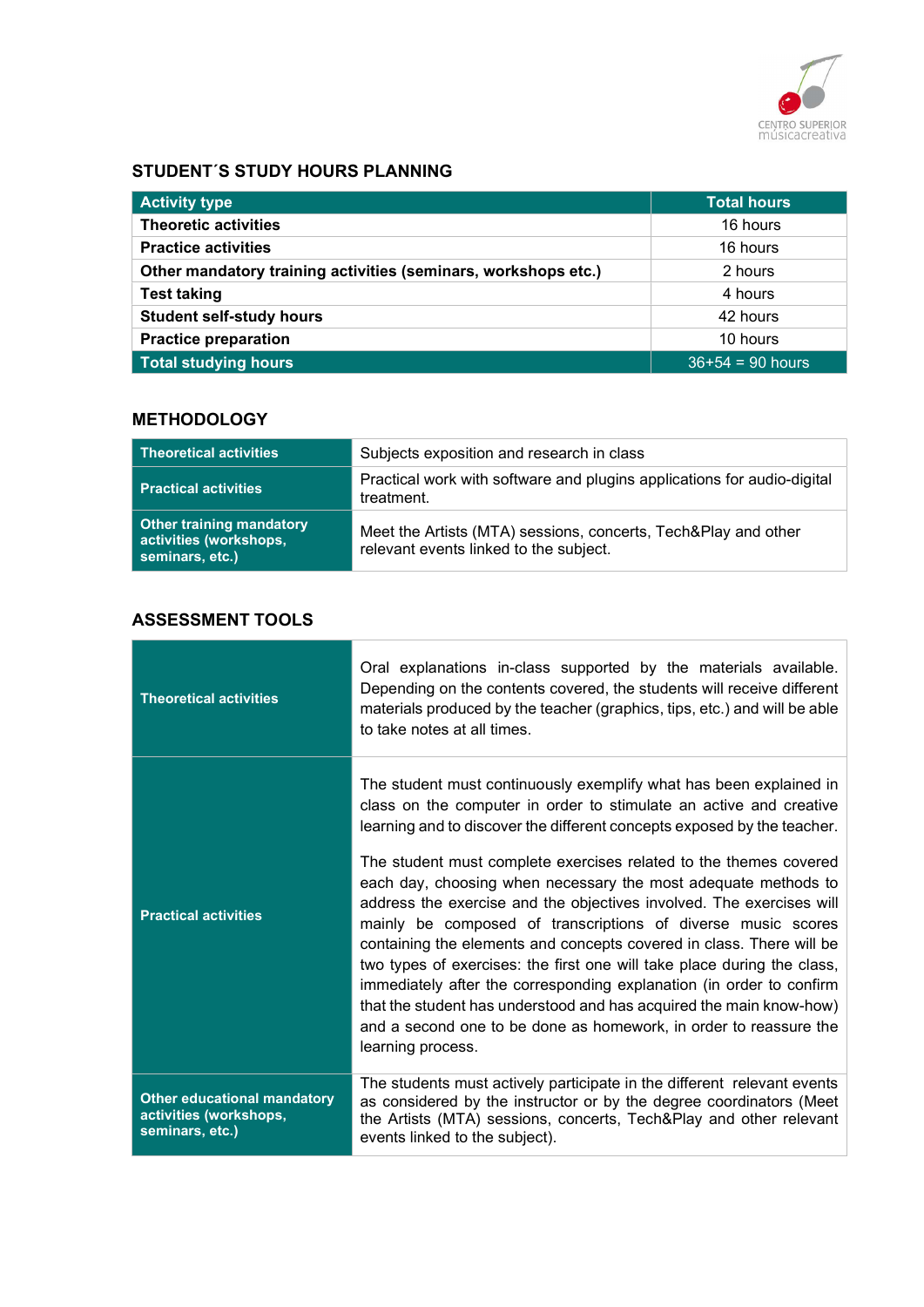

#### ASSESSMENT CRITERIA

| <b>Theoretical activities</b>                                                | Students must prove solid knowledge of the different IT techniques,<br>both for strict music purposes and as a working tool for research and<br>practice                                                                                                                                                                |
|------------------------------------------------------------------------------|-------------------------------------------------------------------------------------------------------------------------------------------------------------------------------------------------------------------------------------------------------------------------------------------------------------------------|
| <b>Practical activities</b>                                                  | Students must be able to design professionally scores of medium/high<br>complexity with the Sibelius software, including techniques and<br>spellings of the XX and XXI century. They must also be able to deliver<br>them with the correct music notation, in order, graphicly flawless and<br>ready for sight-reading. |
| <b>Other training mandatory</b><br>activities (workshops,<br>seminars, etc.) | Students must attend and actively participate in the relevant events<br>organised for their training (Meet the artists sessions, invited<br>professors sessions, concerts and rehearsals)                                                                                                                               |

#### GRADE DETERMINATION SYSTEM

#### Grade determination system in continuous assessment

|                                 | <b>Grade percentage</b> |
|---------------------------------|-------------------------|
| Participation                   | 10%                     |
| Continuous assessment           | 40%                     |
| Mid-term exam and/or assignment | 20%                     |
| Final exam and/or assignment    | 30%                     |
| Total                           | 100%                    |

#### Grade determination system in cases of loss of continuous assessment right

|             | <b>Grade percentage</b> |
|-------------|-------------------------|
| Final exam  | 80%                     |
| $\tau$ otal | 80%                     |

#### Grade determination system for the extraordinary assessment call

|             | Grade percentage |
|-------------|------------------|
| Retake exam | 100%             |
| Total       | 100%             |

#### Grade determination system for students with disabilities

In principle, the grade determination system for students with disabilities will be carried out following the criteria set for the rest of the students, ensuring equal opportunities and conditions for all the students. However, if necessary, the instructor in charge will consider the type of disability of the concerned student. Should the situation apply, the assessment conditions will be adapted in accordance to the limitations of the corresponding disability.

These considerations will be established once the concerned student enrols in the corresponding courses. For the official records, the student and/or the student representative will be requested to present the corresponding disability report for the official accreditation.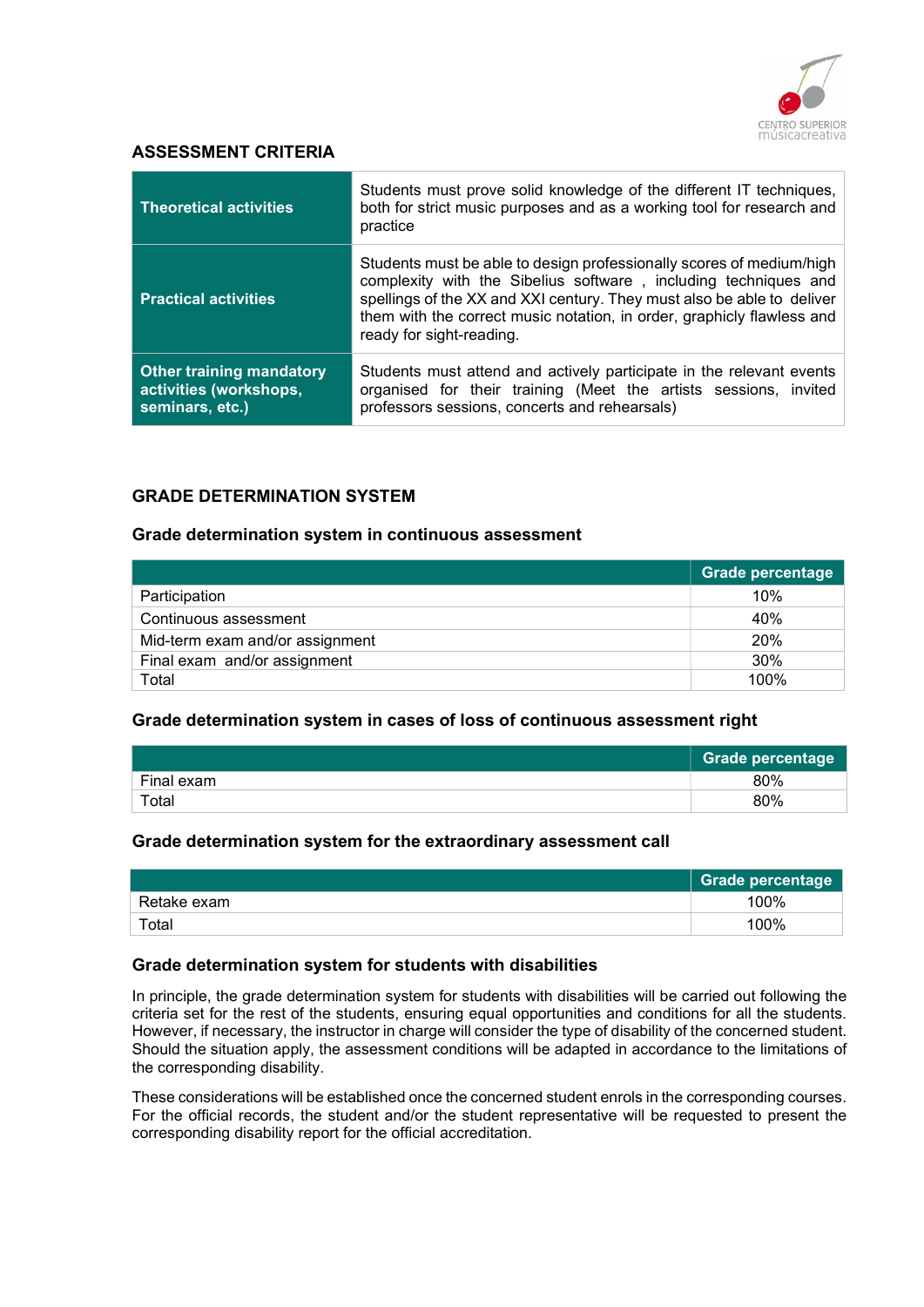

|                       | <b>Grade percentage</b> |
|-----------------------|-------------------------|
| Participation         | 10%                     |
| Continuous evaluation | 40%                     |
| Mid-term exam         | 20%                     |
| Final exam            | 30%                     |
| Total                 | 100%                    |

### RESOURCES AND BIBLIOGRAPHY

# Online Campus https://musicacreativa.classlife.education/

# General bibliography

| l Tittle    | Introducción al sonido y la grabación              |
|-------------|----------------------------------------------------|
| l Author    | Francis Rumsey y Tim McCormick                     |
| l Publisher | <b>IORTV</b> Instituto Oficial de Radio Televisión |

| l Tittle    | Master handbook of acoustics |
|-------------|------------------------------|
| l Author    | F. Alton Everest             |
| l Publisher | MC-GRAW HILL                 |

| l Tittle    | Acústica y sistemas de sonido |
|-------------|-------------------------------|
| l Author    | Federico Miyara               |
| l Publisher | UNR EDITORA                   |

# Bibliografía complementaria

| ∣ Tittle    | <b>HANDBOOK FOR SOUND ENGINEERS</b> |
|-------------|-------------------------------------|
| l Author    |                                     |
| l Publisher |                                     |

| l Tittle    | MIXING ENGINEER'S HANDBOOK |
|-------------|----------------------------|
| l Author    | Bobby Owsinski             |
| l Publisher | MIX BOOKS                  |

| l Tittle | RECORDING ENGINEER'S HANDBOOK |
|----------|-------------------------------|
| l Author | Bobby Owsinski                |